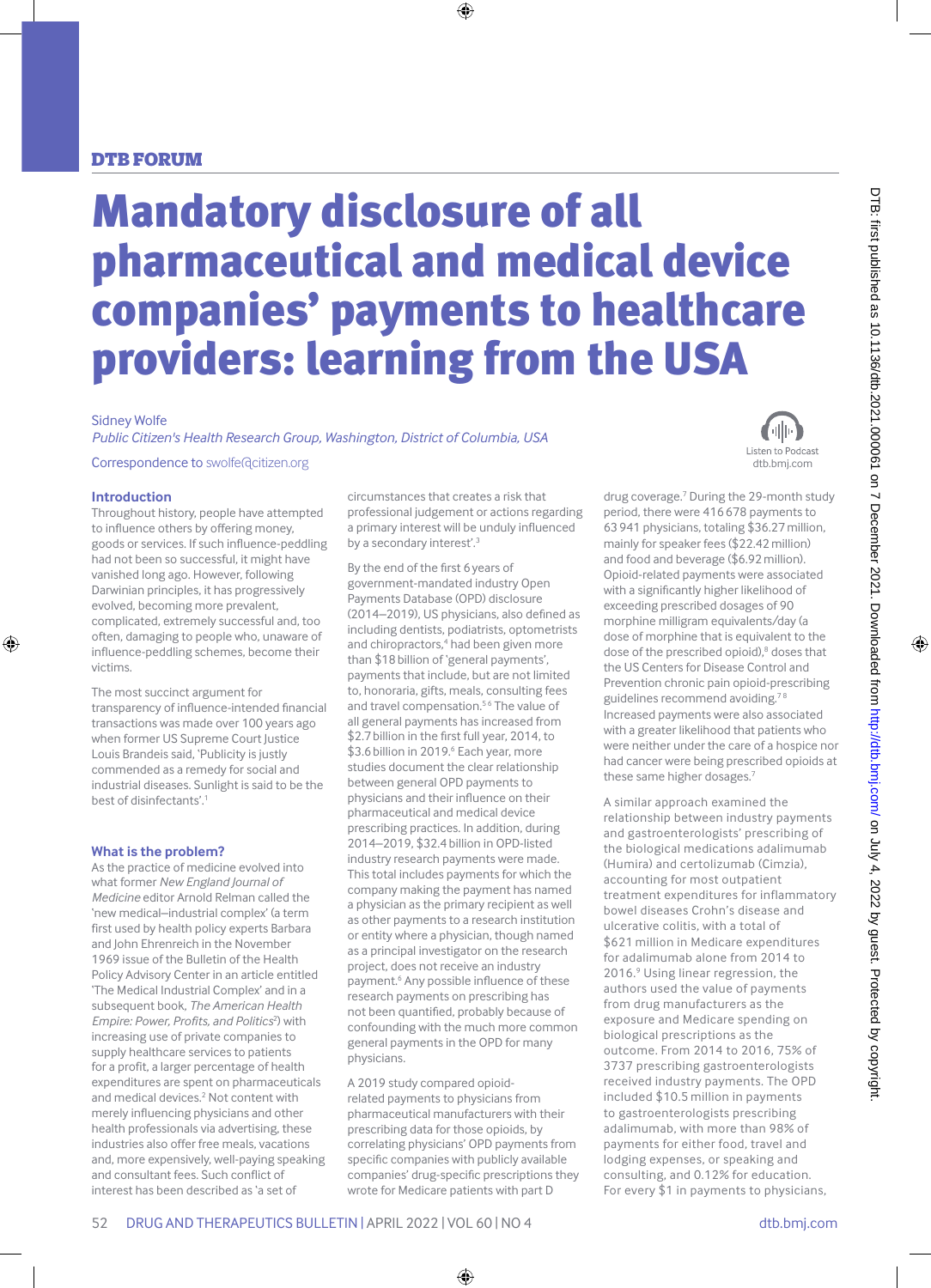## DTB forum

there was a statistically significant \$3.16 increase in spending for adalimumab. For consulting and speaking payments, every \$1 was associated with a \$3.55 increase in spending for adalimumab, for food, travel and lodging.9

The correlation between medical device industry payments to physicians implanting heart defibrillators and physicians' decision of which defibrillator to implant has also been documented.10 Over a 3-year period, 145 900 US patients received implantable cardioverter–defibrillator or cardiac resynchronisation therapy-defibrillator (CRT-D) devices from four different manufacturers, implanted by 4435 physicians. Among these physicians, 4152 (94%) received payments totaling \$20 406 474 per year from these device manufacturers, ranging from \$2 to \$323 559, with an average annual payment of \$4915. Significantly more patients received devices from the same manufacturer that had provided their physician with the largest payments than from the other three manufacturers.10

A systematic review of published studies analysed whether receipt of payments from industry was directly associated with physician prescribing practices.<sup>11</sup> In 30 of the 36 studies (83 per cent), a positive association between payments and prescribing was found. Increasing payments were associated with increased prescribing of the paying company's drug, prescribing costs and increased prescribing of branded drugs. The authors concluded by stating 'our results support the conclusion that personal payments from industry reduce the ability of physicians to make independent therapeutic decisions and that they may be harmful to patients. The medical community must change its historical opposition to reform and call for an end to such payments'.11

Until 2009, US pharmaceutical company payments to health professionals were closely held trade secrets. However, several companies began reporting the information publicly as a condition of settling federal whistle-blower lawsuits. A group of health journalists working for ProPublica began publishing such data several years before the OPD was available.<sup>12</sup> Previously introduced unsuccessfully as the Physician Payment Sunshine Act of 2007, the Open Payments programme was finally enacted as part of the Patient Protection and Affordable Care Act in 2010. It requires that manufacturers that operate in the USA and do business with Medicare—such as pharmaceutical and medical equipment companiesmust regularly report their payments to teaching hospitals and US-licensed physicians, including dentists, podiatrists, optometrists and chiropractors.<sup>13</sup>

In the autumn of 2018, the Substance Use-Disorder Prevention that Promotes Opioid Recovery and Treatment for Patients and Communities Act (SUPPORT Act) was signed into law. The SUPPORT Act expands the Open Payments definition of a covered recipient to include physician assistants, nurse practitioners, clinical nurse specialists, certified registered nurse anaesthetists and anaesthesiologist assistants and certified nurse midwives.14 The first publicly posted data from all companies are now being collected.

#### **Can full public disclosure be accomplished?**

In the USA, full public disclosure does not depend on voluntary reporting by doctors of these payments, since those most in need of public scrutiny may not volunteer. Legally required complete disclosure to the OPD by the companies themselves eliminates such incomplete voluntary disclosure and is available for anyone to access.<sup>15</sup> Equally important is availability in an easily searchable user-friendly format. A recent review of voluntary industry reporting of payments to health professionals in seven European countries found that 'in no country did self-regulation generate comprehensive individualized data allowing for building an accurate picture of financial relationships between the industry and healthcare professionals', concluding that 'the study supports calls for a Europe-wide "Sunshine Act" to achieve real transparency of drug company payments'.16 In the UK, because there is only voluntary reporting by industry and physicians, 'it is not easy to find information on the relationship (financial or otherwise) between pharmaceutical and medical device companies, and clinicians, healthcare providers…', even though 'there is support for mandatory reporting from most organisations that represent doctors'.17

The adverse effects of the large disclosure gap between mandatory and voluntary payments in the USA were documented by comparing OPD payments for 200 OPD-listed physician authors of articles published in high-impact clinical neurology journals with authors' self-disclosed journal payments.18 Of 2239 general payments from 2013 to 2016 to these authors, from companies making products directly tested or discussed in their article, 970 (43%) were

not disclosed by authors. The total value of all such payments was \$2.753million, of which \$1.665million (60.5%) was not disclosed. The average general payment per author was \$114 722, with the maximum of \$876952 for a single author. The study's authors concluded that 'Industry-related financial relationships are prevalent among United States–based physicians publishing in major neurology journals, and incomplete self-disclosure is common……academic and other neurologists must work to establish firm rules to ensure and manage disclosure of financial COI'.<sup>18</sup>

#### **Why is disclosure alone not enough?**

Although disclosure of these gifts is truly a sine qua non, it is not enough, especially if it is neither seen, understood by enough people nor acted on. Most patients in the USA are unaware of either the existence of the OPD or the increasing evidence that physician recipients of these effectively aimed pharmaceutical and device industry payments also prescribe more of their drugs and devices, potentially impacting patients' personal health. An excellent review of important studies documenting the impacts of these payments on physicians' practices concluded that 'Financial COI is corrosive and eats away at the basic function of medicine—to deliver quality care to patients. Declaring conflicts is only the first step in dealing with this problem', but 'Disclosure is not enough. The ultimate solution is to eliminate all industry relationships from the practice of medicine'.19

#### **Other needed actions**

Studies correlating pharmaceutical and device manufacturer payments to physicians with those physicians' prescriptions of those corporate healthcare drugs and medical devices must continue. The potential health and financial impacts of these findings must also be more clearly and frequently translated into a teachable form. helping to educate patients and practising physicians on the value of learning more about physicians' practice of medicine and prescribing intent. For physicians wishing to refer patients to a certain specialist, performing an open payments background check on that specialist could be enlightening.

Beyond informing patients and physicians at a personal level, current federal laws prohibit many of these damaging activities but have not been vigorously enforced, damaging the US government's ability to reduce, if not eliminate, all industry relationships from the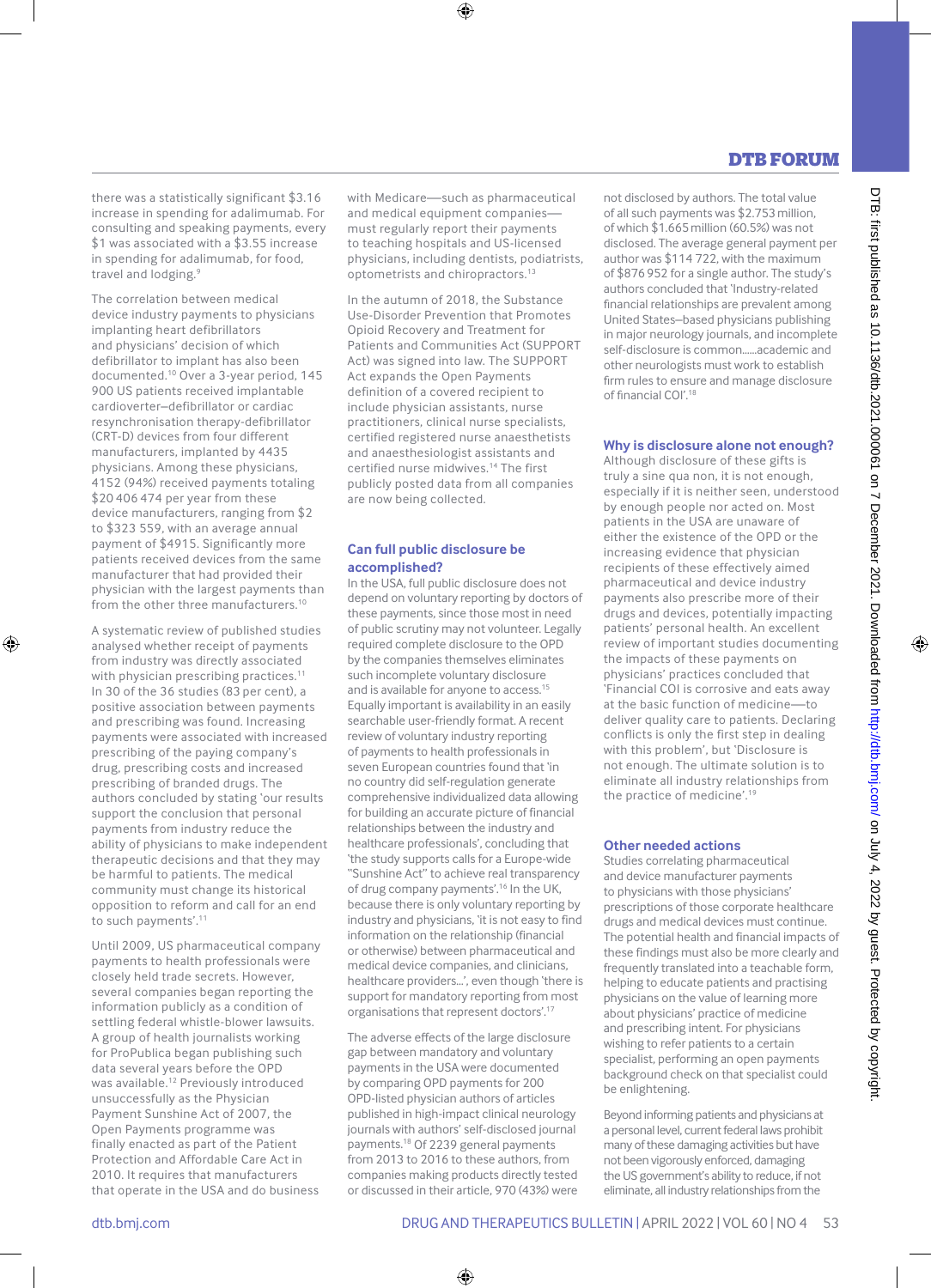practice of medicine. Since whistle-blowing is one of the most effective ways to prevent and detect breaches of law, its increasing use in the USA, along with better enforcement of other antifraud laws, must complement the OPD in significantly reducing, if not eliminating, industry financial relationships with healthcare providers.

In 1863, because of widespread fraud by government contractors during the Civil War, Congress passed the False Claims Act (FCA), which included a provision promising whistleblowers a percentage of the money recovered by the government. Subsequent amendments weakened the effectiveness of the law, resulting in its diminished use to combat fraud against government programmes. In 1986, the FCA was formally amended to more effectively encourage whistle-blowers to come forward.<sup>20</sup> The US Department of Justice (DOJ) has said 'Whistleblowers with insider information are critical to identifying and pursuing new and evolving fraud schemes that might otherwise remain undetected'.21

The Federal Anti-Kickback Statute makes it a criminal offence to knowingly and willfully solicit, receive, offer or pay any remuneration to induce or reward, among other things, referrals for, or orders of, items or services reimbursable by a federal healthcare programme.<sup>22</sup> In October 2020, medical device manufacturer Medtronic agreed to pay the US government \$8.1million to resolve allegations that it violated the FCA by paying kickbacks to induce a South Dakota neurosurgeon to use certain Medtronic products.23 AUS DOJ attorney involved in this case stated that 'The quality of medical care is eroded – and patients and their families suffer – when companies and physicians enter into these sorts of under the table schemes to create illegal financial incentives to increase the use of medical devices'.23 In July 2020, the DOJ announced that Novartis paid over \$642million to settle allegations of improper payments to patients and physicians.<sup>24</sup>

From 1987, the first fiscal year after the whistle-blower amendment, to 2020, the total government health-related civil fraud recovery by the Department of Justice was \$43.38billion and, of that amount, \$35.49billion resulted from whistle-blower lawsuits filed under the FCA. Put another way, 82% of healthcare civil fraud recoveries have resulted from lawsuits initiated by whistle-blowers. Since 1986, \$5.99billion has been paid to whistle-blowers as a reward for bringing these actions.<sup>25</sup> Whistle-blowers remain critical in any fight against fraud.

In Europe, however, a 2019 EU Whistleblower Protection Directive urging each member country to enact enhanced whistle-blower legislation by December 2021 is considerably behind in implementation. A recent report stated, 'By mid-February 2021, two-thirds (18) of the 27 member states had not started or had made minimal progress in the transposition process, and it is uncertain whether any EU country will transpose the Directive by the December deadline'.26 In the UK, legislation is in place to provide protection for whistle-blowers, but it is not aligned with the EU directive, which 'significantly advances whistleblower protection and raises the bar higher than most existing legislation, such as the UK's Public Interest Disclosure Act'.27

#### **Conclusion**

The US government-mandated open payments law created a comprehensive, publicly available database of payments made by drug and medical device companies to physicians (and teaching hospitals). This provides previously unavailable comparisons with voluntarily submitted conflict of interest information from the same health professionals to medical journals. Additionally, a rapidly increasing number of studies, published during 8years since open payments began, have demonstrated the deleterious effects of such judgement-affecting financial conflict of interest on patient treatment decisions. Unfortunately, the UK as well as many European countries lack laws mandating such disclosure. Mandatory disclosure, though not sufficient in itself, can pave the way for other necessary changes.

These include more scrutiny by patients and physicians of the details of open payments to hundreds of thousands of physicians. Additionally, medical journals and academic medicine, more broadly, can use this complete information for better guidance on scrutinising authors for publication bias and for background checks on current or prospective faculty.

Given the rapid increase in successful whistleblower-derived DOJ litigation since 1986, access to the OPD has helped DOJ lawyers and non-government lawyers representing whistleblowers build meritorious fraud cases against pharmaceutical and device manufacturers. Reducing, as much as possible, such physician financial conflict of interest moves the quality of healthcare towards what is best for patients, not for pharmaceutical and device manufacturers. As is the case with mandatory public disclosure legislation, Europe and the UK are similarly lacking adequate whistleblower protection legislation, the purpose of which is to enhance the enforcement of laws, thus preventing loss or harm. Personal payments from industry reduce the ability of physicians to make independent therapeutic decisions that may be harmful to patients,

strongly arguing for an end to such payments. Since whistle-blower protection is critical to any fight against fraud, much of which is in the health area, further enforcing strong US laws and strengthening whistle-blower protections in Europe, the UK and elsewhere are urgently needed.

**Competing interests** None declared. Refer to the online supplementary files to view the ICMJE  $f\circ r m(s)$ 

**Provenance and peer review** Commissioned; externally peer reviewed.

© Author(s) (or their employer(s)) 2021. No commercial re-use. See rights and permissions. Published by BMJ.

#### **References**

- 1 Brandeis LD. *Other people's money and how the bankers use it*. New York: Frederick A Stokes, 1914.
- 2 Relman AS. The new medical-industrial complex. *[N Engl J Med](http://dx.doi.org/10.1056/NEJM198010233031703)* 1980;303:963–70.
- Thompson DF. Understanding financial conflicts of interest. *[N Engl J Med](http://dx.doi.org/10.1056/NEJM199308193290812)* 1993;329:573–6.
- 4 Department of Health and Human Services. . Federal Register Vol. 78 No. 27 Part II [online], 2013. Available: [https://www.govinfo.gov/](https://www.govinfo.gov/content/pkg/FR-2013-02-08/pdf/2013-02572.pdf) [content/pkg/FR-2013-02-08/pdf/2013-](https://www.govinfo.gov/content/pkg/FR-2013-02-08/pdf/2013-02572.pdf) [02572.pdf](https://www.govinfo.gov/content/pkg/FR-2013-02-08/pdf/2013-02572.pdf) [Accessed 01 Dec 2021].
- 5 Department of Health & Human Services, Centers for Medicare & Medicaid Services. Fiscal year 2020 annual report to Congress on the Open Payments Program [online], 2021. Available: [https://www.cms.gov/files/](https://www.cms.gov/files/document/open-payments-2020-annual-report-congress.pdf) [document/open-payments-2020-annual](https://www.cms.gov/files/document/open-payments-2020-annual-report-congress.pdf)[report-congress.pdf](https://www.cms.gov/files/document/open-payments-2020-annual-report-congress.pdf) [Accessed 01 Dec 2021].
- 6 Centers for Medicare and Medicaid Services. The facts about open payments data [online], 2021. Available: [https://](https://openpaymentsdata.cms.gov/summary) [openpaymentsdata.cms.gov/summary](https://openpaymentsdata.cms.gov/summary)  [Accessed 01 Dec 2021].
- 7 Fleischman W, Agrawal S, Gross CP, *et al*. Association of pharmaceutical manufacturer payments to physicians and prescribing dosage of opioids. *[J Gen Intern Med](http://dx.doi.org/10.1007/s11606-019-04897-9)* 2019;34:1074–6.
- 8 Centers for Disease Control and Prevention,. CDC Guideline for Prescribing Opioids for Chronic Pain — United States, 2016 [online], 2016. Available: [https://www.cdc.gov/](https://www.cdc.gov/mmwr/volumes/65/rr/rr6501e1.htm#recommendations) [mmwr/volumes/65/rr/rr6501e1.htm#](https://www.cdc.gov/mmwr/volumes/65/rr/rr6501e1.htm#recommendations) [recommendations](https://www.cdc.gov/mmwr/volumes/65/rr/rr6501e1.htm#recommendations) [Accessed 01 Dec 2021].
- 9 Khan R, Nugent CM, Scaffidi MA, *et al*. Association of biologic prescribing for inflammatory bowel disease with industry payments to physicians. *[JAMA Intern Med](http://dx.doi.org/10.1001/jamainternmed.2019.0999)* 2019;179:1424–5.
- 10 Annapureddy AR, Henien S, Wang Y, *et al*. Association between industry payments to physicians and device selection in ICD implantation. *[JAMA](http://dx.doi.org/10.1001/jama.2020.17436)* 2020;324:1755–64.
- 11 Mitchell AP, Trivedi NU, Gennarelli RL, *et al*. Are Financial Payments From the Pharmaceutical Industry Associated With Physician Prescribing? : A Systematic Review. *[Ann Intern Med](http://dx.doi.org/10.7326/M20-5665)* 2021;174:353–61.
- 12 Ornstein C, Nguyen D, Weber T. Piercing the veil, more drug companies reveal payments to doctors [online], 2011. Available: [https://](https://www.propublica.org/article/piercing-the-veil-more-drug-companies-reveal-payments-to-doctors)